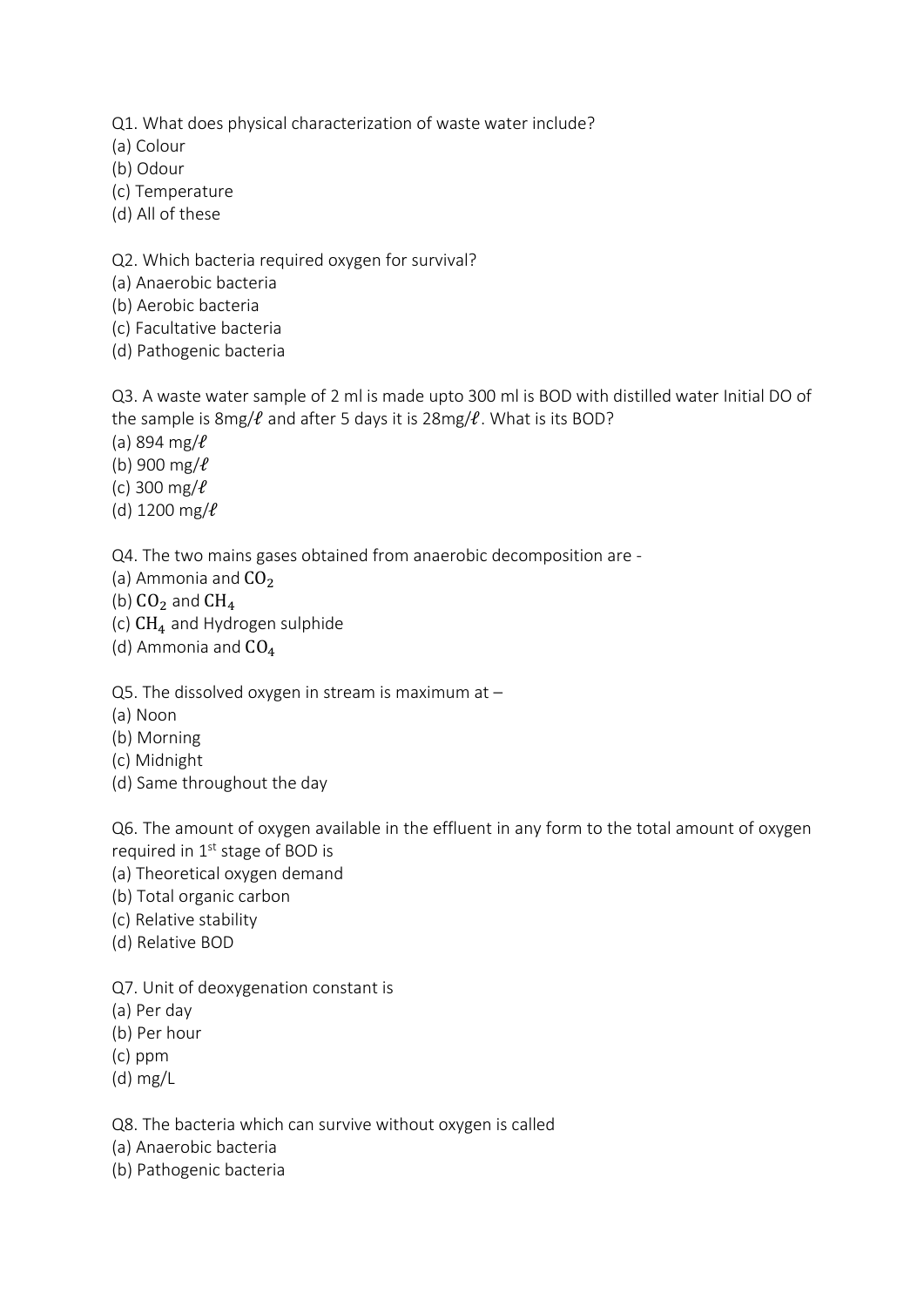(c) Aerobic bacteria

(d) Non-pathogenic bacteria

Q9. What does Chemical Oxygen Demand (COD) indicate?

(a) Biodegradability of the waste water

(b) Potential for recycling the wastewater

(c) Age of the sewage

(d) Strength of a sewage

Q10. The correct relationship between theoretical oxygen demand (TOD), biochemical oxygen demand (BOD) and, chemical oxygen demand (COD) is given by

(a) TOD>BOD>COD

(b) TOD>COD>BOD

(c) COD>BOD>TOD

(d) BOD>COD>TOD

Q11. The ratio of 5<sup>th</sup> day BOD of the industry in kg/day and BOD contributed by each person in kg/day is termed as ……………

(a) relative stability

(b) population equivalent

(c) total organic carbon

(d) oxygen equivalent

Q12. What is the effect of ambient temperature of the ultimate Biological Oxygen Demand of BOD of a waste?

(a) Decreases with the temperature

(b) Remains unaffected by the temperature

(c) Increases exponentially with the temperature

(d) Increases with the temperature

Q13. In which one of the following tests is the organic matter in the waste water used as food by micro-organisms?

(a) BOD

(b) Most probable number

(c) COD

(d) chlorine demand

Q14. Which of the following process take place during biochemical treatment of sewage effluents?

(a) Sulphonification

(b) Oxidation

(c) Chlorination

(d) Redox

Q15. Facultative bacteria are those which:

(a) Can survive with or without free oxygen

(b) Flourish and thrive in the absence of free oxygen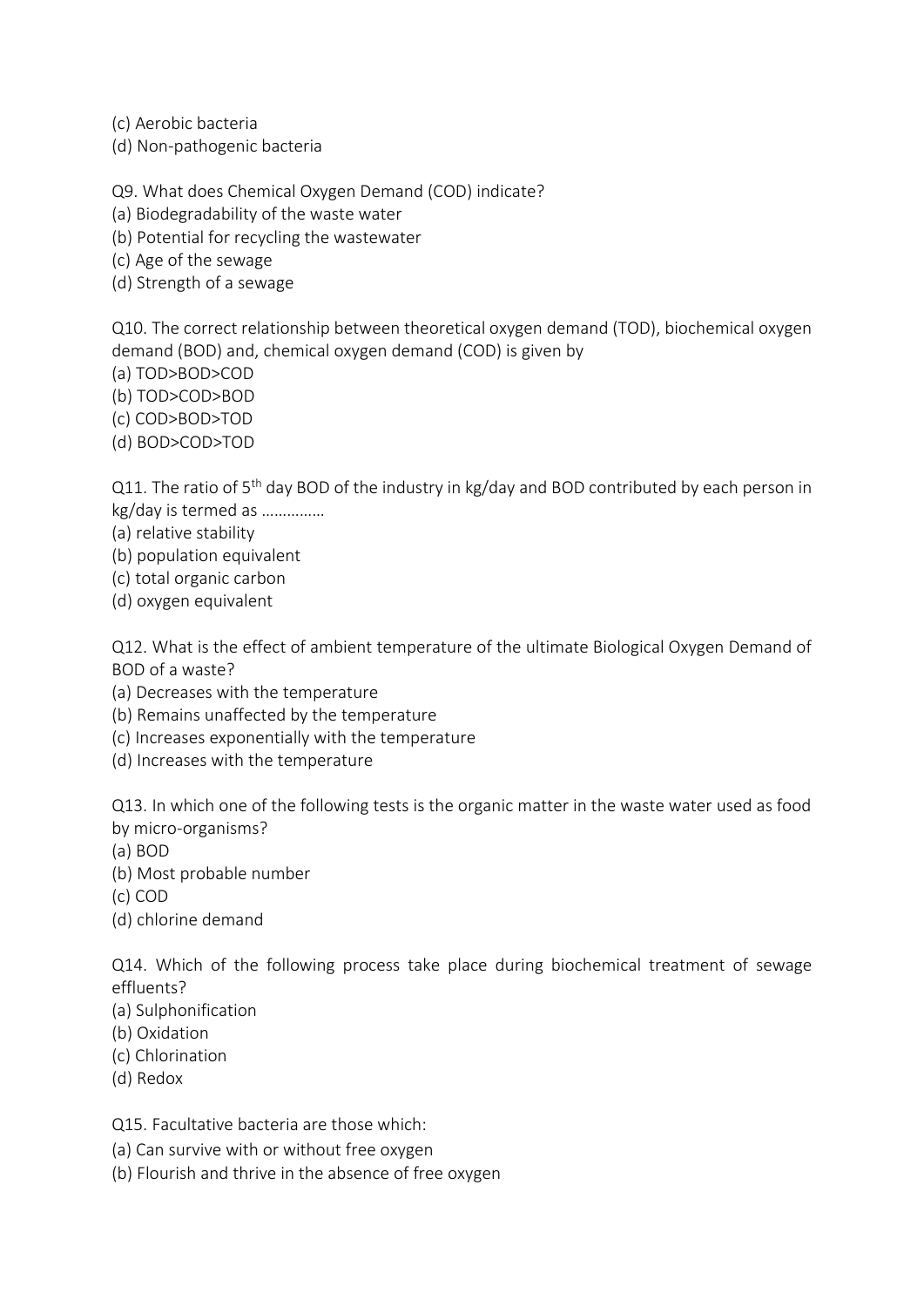(c) Require oxygen for their survival

(d) None of the above

Q16. Presence of nitrogen in a waste water sample is due to the decomposition of

(a) Carbohydrates

(b) Proteins

(c) Fats

(d) Vitamins

Q17. Standard B. O. D. is measured at

(a)  $20^{\circ}$ C – 1 day

(b) 25°C – 3 day

(c) 20° C – 5 day

(d)  $30^{\circ}$  C – 5 day

Q18. The ratio of 5 day BOD to ultimate BOD is about

(a) 1/4

(b) 1/2

(c) 1/3

(d) 2/3

Q19. Pollution potential of domestic sewage generated in a town and its industrial sewage can be compared with reference to?

(a) their BOD value

(b) population equivalent

(c) the relative density

(d) their volume

Q20. In an industrial area, the industrial sewage has a 5-day BOD of 800 kg per day at 20 degree Celsius. If the average population equivalent per capita per day is 80 g of 5-day BOD at 20 degree Celsius, then the equivalent population (persons) will be:

(a) 10000

(b) 15000

(c) 20000

(d) 25000

Q21. The Bangalore method of composting of solid waste is:

(a) Facultative

(b) anaerobic and aerobic

(c) aerobic

(d) anaerobic

Q22. Reusable wastewater from residential, commercial and industrial bathroom sinks, bath tub shower drains and clothes washing equipment drains, is known as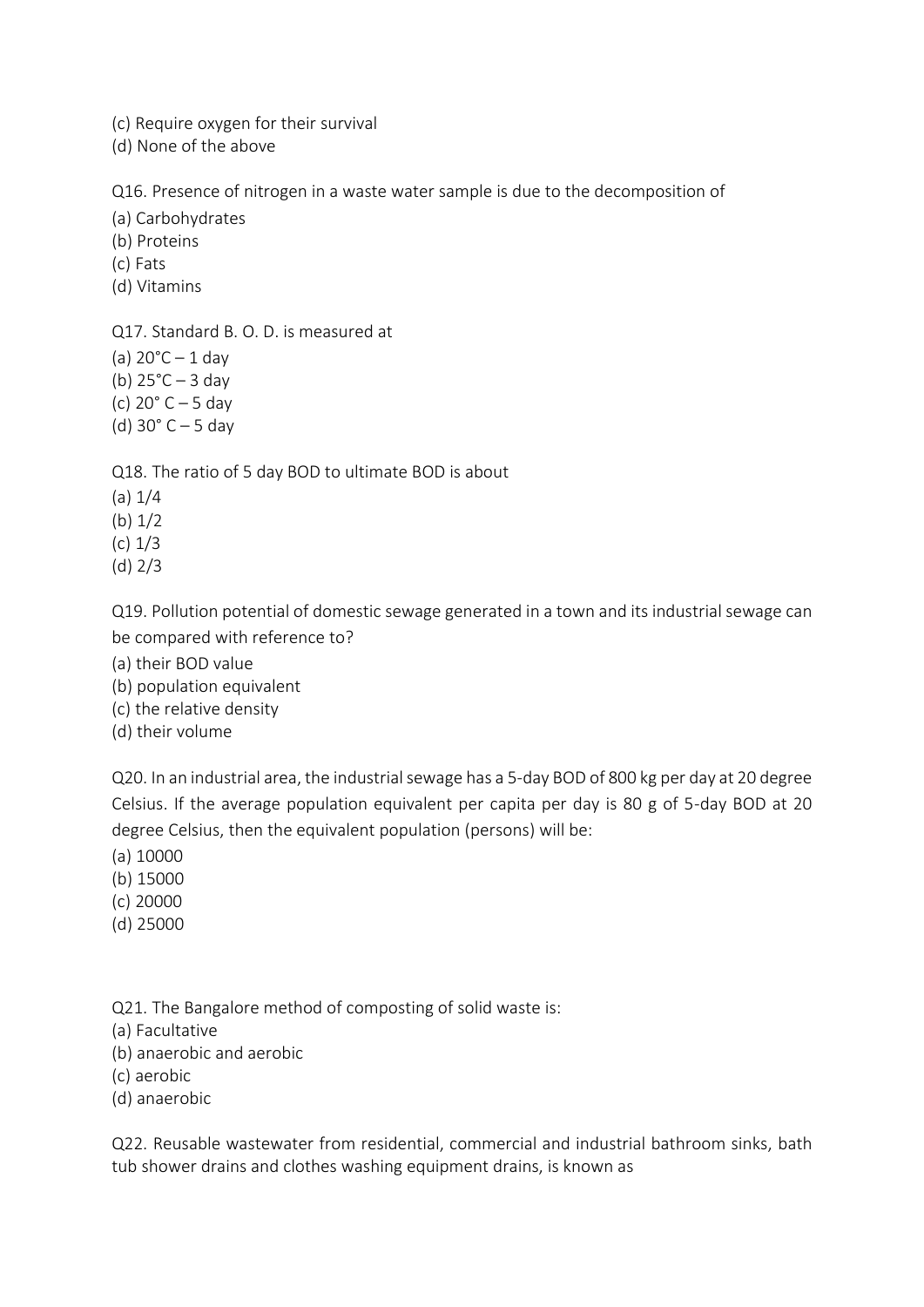- (a) Blue water
- (b) Black water
- (c) Brown water
- (d) Grey water
- Q23. The disposal of screen is done by –
- (a) sedimentation
- (b) incineration
- (c) filtration
- (d) flocculation

Q24. The Indore method of compositing takes……….. months to complete the process.

- (a) one and a half
- (b) four
- (c) three
- (d) two

Q25. The colour of stale and septic sewage is………..

- (a) grey
- (b) yellow
- (c) light brown
- (d) black or dark brown

Q26. The aerobic method of mechanical composting practiced in India is called:

- (a) Bhopal method
- (b) Indore method
- (c) Nagpur method
- (d) Bangalore method

Q27. Biomedical waste is disposed off through.

- (a) a landfill
- (b) composing
- (c) incineration
- (d) a landfill and incineration

Q28. The process of mixing the sewage with large volume of water to keep in aerobic condition is known as:

- (a) Current
- (b) Oxidation
- (c) Dilution
- (d) Sedimentation

Q29. The most efficient method to conserve energy in the form of oil and gases is…………

- (a) combusting
- (b) Fluidized bed incineration
- (c)incineration with heat recovery
- (d) pyrolysis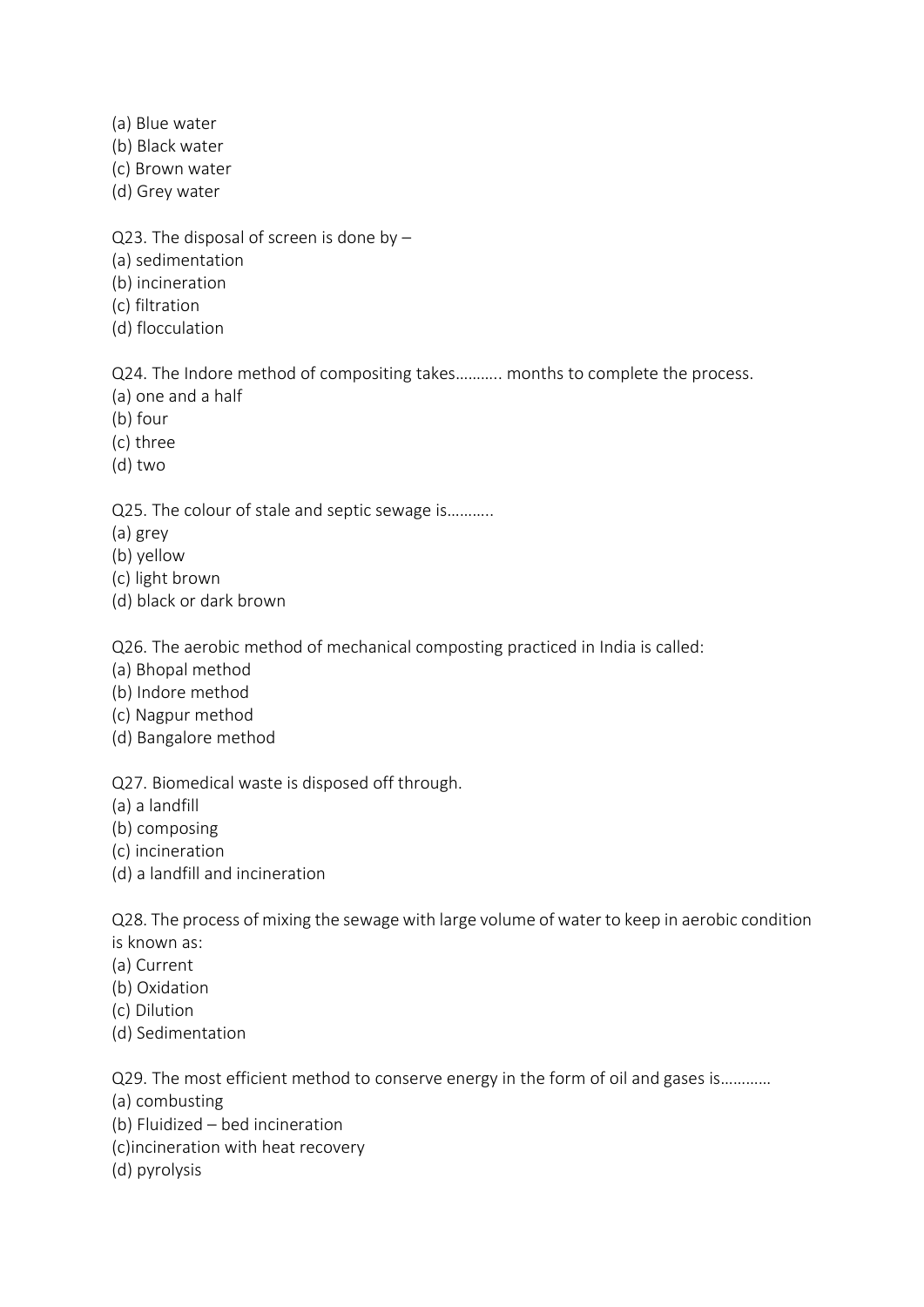Q30. Discharge from washing places is termed as

- (a) Sewage
- (b) Garbage
- (c) Rubbish
- (d) Sullage

Q31. Which of the following solid waste disposal method is ecologically acceptable: -

(a) Incineration

- (b) Composting
- (c) Sanitary land fill
- (d) All of the above

Q32. Disposal of sewage in large cities, is done in:

- (a) Irrigation
- (b) Dilution
- (c) Oxidation
- (d) Putrifaction

Q33. The characteristics of fresh and septic sewage respectively are : -

- (a) Acidic and alkaline
- (b) Alkaline and acidic
- (c) Both acidic
- (d) Both alkaline

Q34. When waste water is disposed off into a running stream, four zones are formed. In which of the following zones will the minimum level of dissolved oxygen be found?

- (a) Zone of degradation
- (b) Zone of active decomposition
- (c) Zone of recovery
- (d) Zone of clear water

Q35. Sewage sickness is a phenomenon related to –

- (a) Septic sewage disposal
- (b) Stoppage of free circulation of air due to clogging of soil pores
- (c) spoiling of vegetables due to application of sewage waste
- (d) Malaria caused by sewage

Q36. IAQ means -

- (a) Indoor Air Quality
- (b) Interior Airconditioning Quality
- (c) Indoor Air Quantity
- (d) Interior Architectural Quality

Q37. As per Environmental protection Act, 1986, the noise level in the industrial area during day should not be more than:

(a) 75 dB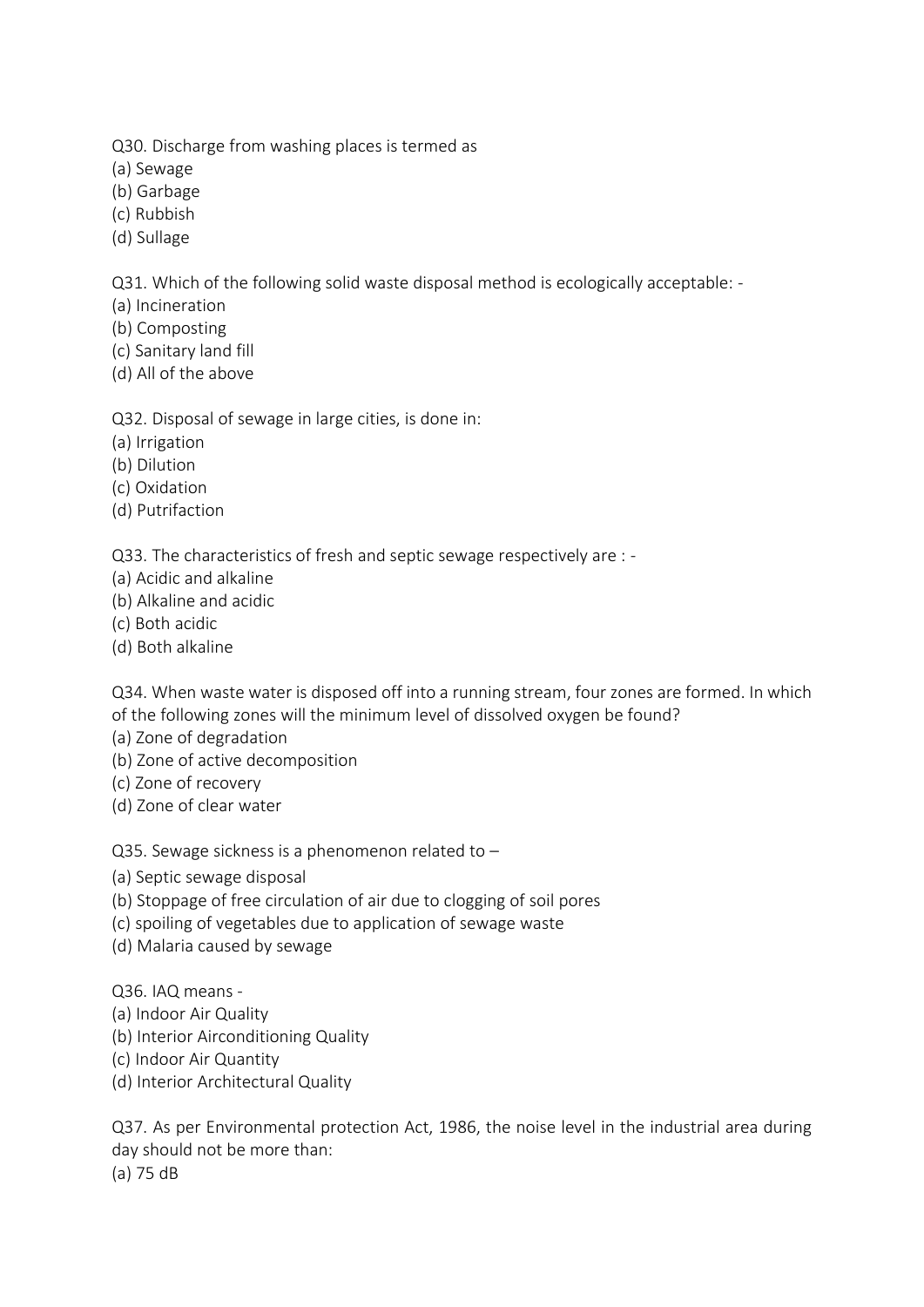(b) 65 dB

(c) 45 dB

(d) 55 dB

Q38. The plume behavior which occurs in the super adiabatic condition with light to moderate wind speed in the presence of large scale thermal eddies are known as...........

(a) coning plume

(b) neutral plume

(c) looping plume

(d) fanning plume

Q39. The rain is called as acid rain, when its pH is less than

(a) 3

(b) 4.5

(c) 7

(d) 8.5

Q40. Which of the following is responsible for the depletion of ozone layer in the upper atmosphere?

- (a) Carbon dioxide
- (b) Chlorofluorocarbons
- (c) Hydrogen peroxide
- (d) Oxides of nitrogen

Q41. The path taken by the continuous discharge of gaseous effluents emitted from chimney is commonly known as…………

- (a) Lapse rate
- (b) Inversion
- (c) Plume
- (d) None of these

Q42. Which of the following are primary air pollutants?

(a) Sulphur dioxide and Nitrogen oxides

(b) Ozone and Carbon monoxide

(c) Sulphur dioxide and ozone

(d) Nitrogen oxide and ozone

Q43. Pollutant Standards Index (PSI) value in between  $101 - 199$  denotes the air quality as…………

(a) Good

(b) Moderate

(c) Unhealthy

(d) Hazardous

Q44. Acid rains are caused by the following pollutants: -

(a)  $SO<sub>2</sub>$  and  $O<sub>3</sub>$ 

(b)  $SO_2$  and  $NO_x$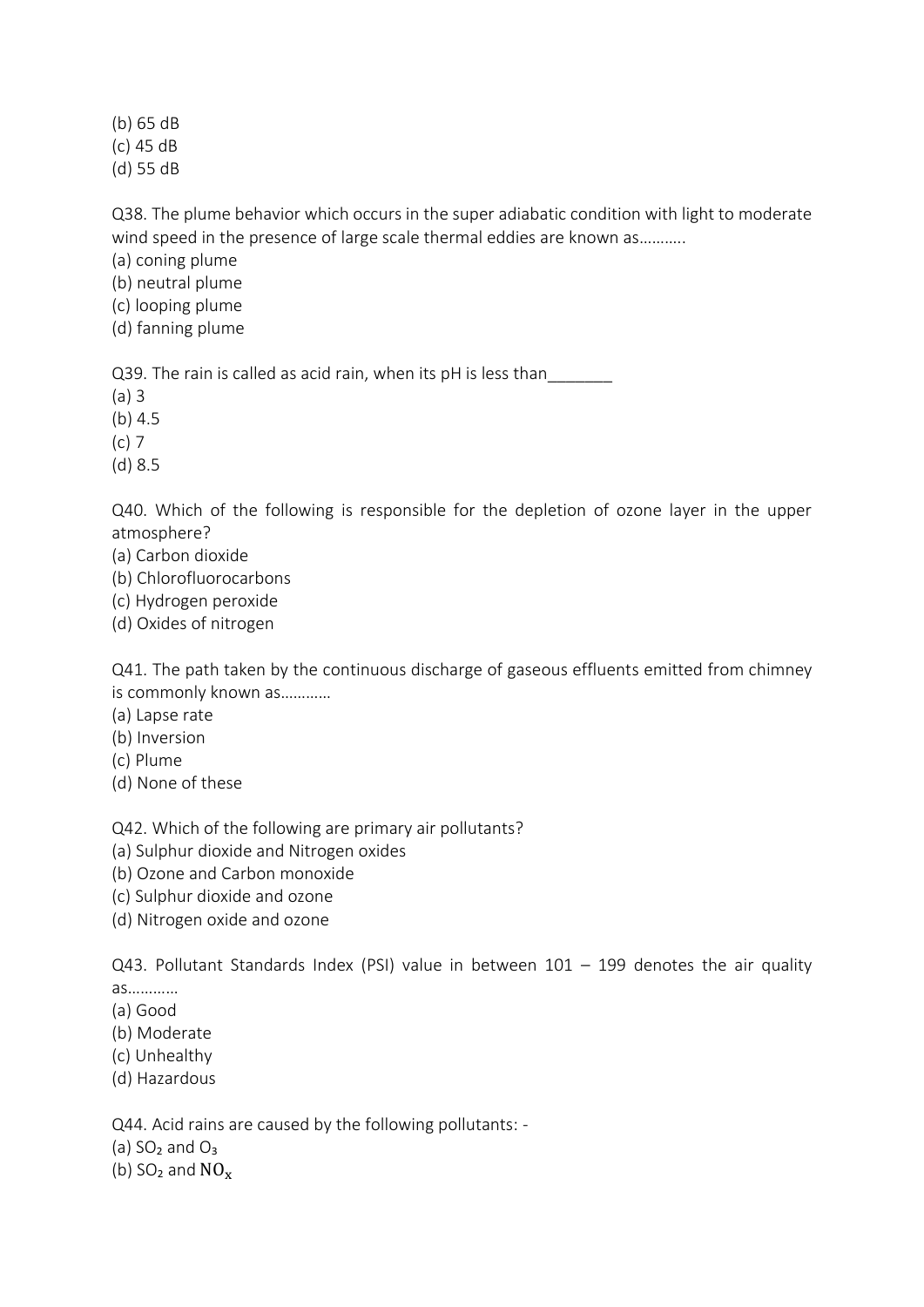(c)  $NO_x$  and  $O_3$ 

(d) CO and  $SO<sub>2</sub>$ 

Q45. Greenhouse effect of  $CO<sub>2</sub>$  is  $\hspace{1cm}$  :

(a) permitting the outside solar radiation to reach the ground but preventing terrestrial radiation from the ground into the space

(b) Permitting the solar radiation of short length and reradiated terrestrial heat of long wave length

(c) reflecting the heat rays into the space thereby keeping the temperature of earth unaffected (d) Causing absorption of heat troposphere and thereby decreasing the temperature of earth with increase in CO<sub>2</sub> concentration

Q46. Ringelmann's Scale is used to

(a) Measure CO

(b) measure SO<sub>2</sub>

- (c) Grade density of smoke
- (d) Grade automobile exhaust gas

Q47. What is the major pollutant present in photochemical smog?

- (a) Nitrogen oxide
- (b) Carbon dioxide
- (c) Hydrocarbon
- (d) Sulphur dioxide

Q48. Secondary pollutant is:

- (a) Sulphur dioxide
- (b) Ozone
- (c) Carbon dioxide
- (d) Hydrogen sulphide

Q49. Point area from which the seismic waves develop is -

- (a) Epicentre
- (b) Focus
- (c) Focal depth
- (d) None of these

Q50. Which of the following is a non-renewable resource?

- (a) Coal
- (b) Water
- (c) Sunlight
- (d) None of the above
- S1. Ans.(d)

Sol. The physical characteristics of waste water is following.

- (i) Colour
- (ii) Odour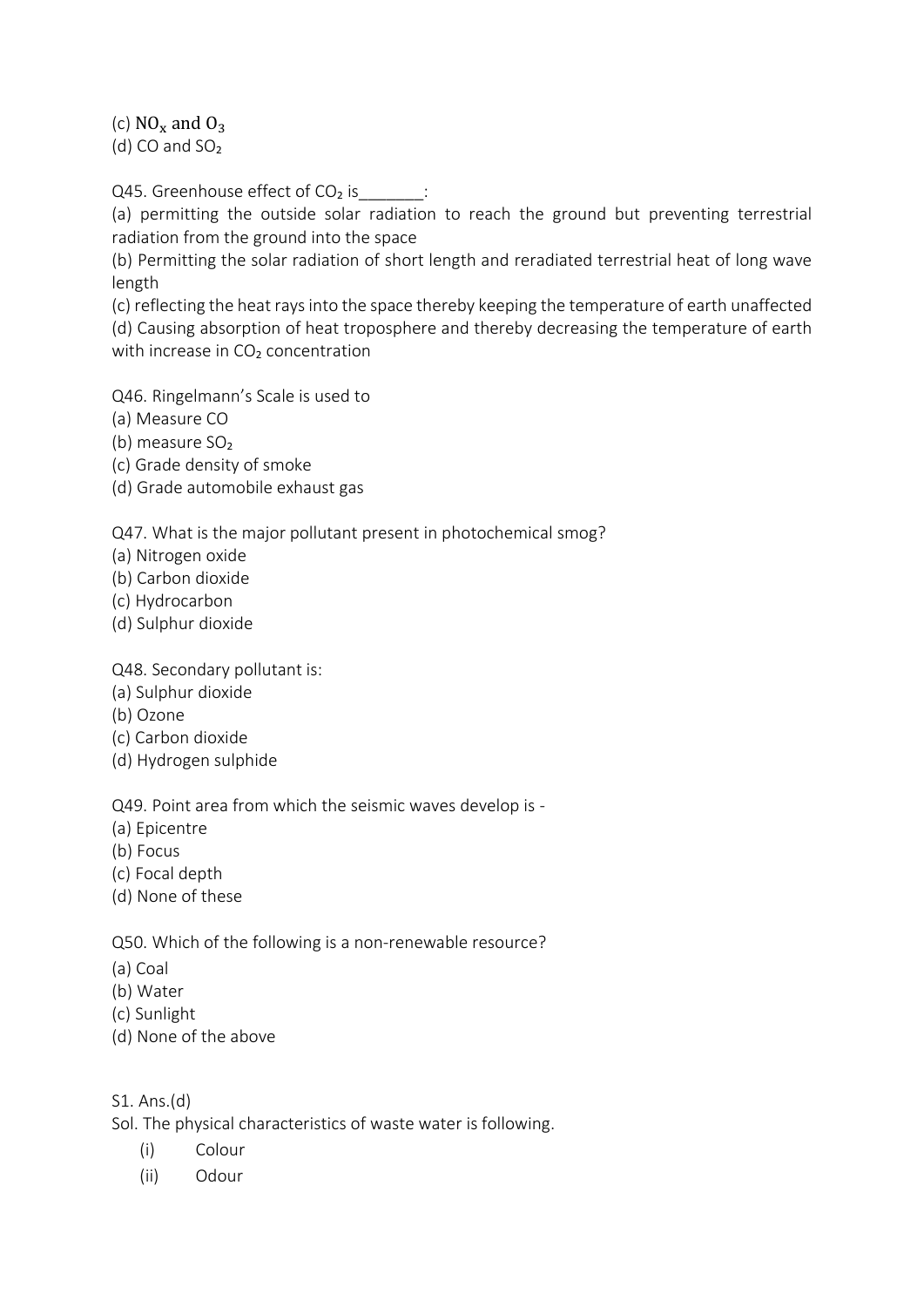(iii) Temperature

- (iv) Suspended solids
- (v) Turbidity

S2. Ans.(b)

Sol. Aerobic bacteria can not survive without oxygen hence aerobic bacteria required oxygen for survival.

S3. Ans.(b)

Sol. Given, volume of diluted sample = 300 ml. Initial volume of test sample = 2 ml. Initial dissolved oxygen  $(D0i)$ = 8 mg/l

Final dissolved oxygen  $(DO_F)$ = 2 mg/l.

 $BOD = (D0i - DO_F) \times Dilution factor$ 

Dilution factor =  $\frac{volume\ of\ diluted\ sample}{Initial\ volume\ of\ test\ sample}$ 

 $=\frac{300}{2}$ 2  $= 150$ BOD= (8-2) ×150 = 900 mg/l.

S4. Ans.(b)

Sol. Gases evolved from anaerobic decomposition are Methane  $(CH_4)$  and carbon di-oxide  $(CO<sub>2</sub>)$ .

S5. Ans.(a)

Sol. The dissolved oxygen in stream is maximum at noon.

S6. Ans.(c)

Sol. Relative stability  $(S_r) = \frac{Amount \ of \ oxygen \ available \ in \ effluent}{Total \ amount \ of \ oxygen \ required \ in \ 1st \ stage}$ Total amount of oxygen required in 1st stage BOD

S7. Ans.(a) Sol. (i) Deoxygenation constant is given by-

$$
K_{D_{T^{\circ}C}} = K_{D_{20^{\circ}C}} (1.047)^{(T-20)}
$$
 (Unit $\rightarrow$  per day)

Where

 $K_{D_{T^{\circ}c}}=$  Deoxygenation constant at temperature  $T^{\circ}{}_{C}$ 

 $K_{D_{20^\circ c}}$ = Deoxygenation constant at temperature  $20^\circ_{\phantom{\circ}C}$ 

(ii) Reoxygenation constant is given by

$$
K_{R_{T^{\circ}c}} = K_{R_{20^{\circ}c}} (1.016)^{(T-20)}
$$

Where  $K_{R_T\degree_{\cal C}}$ = Reoxygenation constant at temperature  $T\degree_{\cal C}$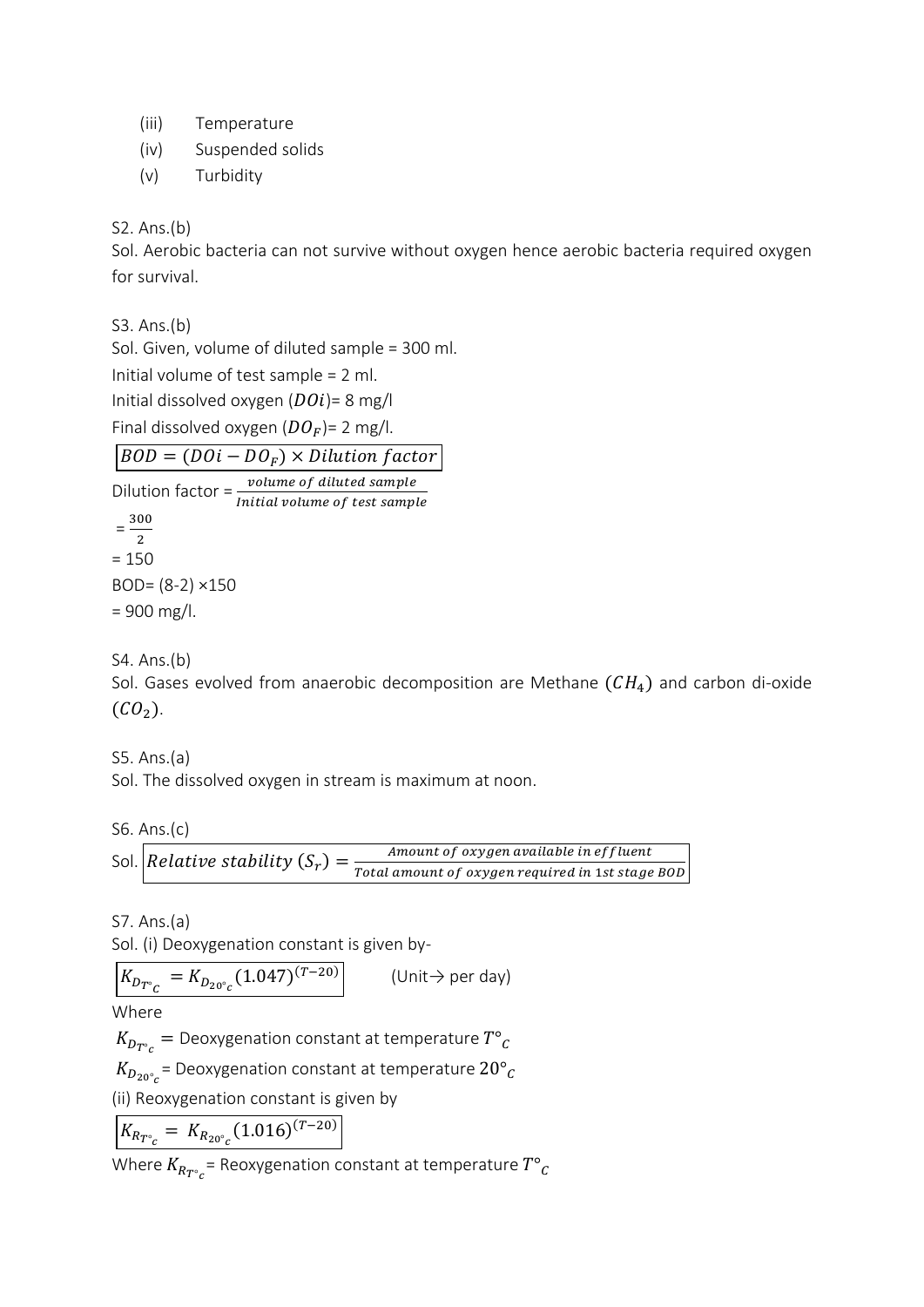$K_{R_{20^{\circ}c}}$  = Reoxygenation constant at temperature  $20^{\circ}c$ 

S8. Ans.(a)

Sol. Anaerobic bacteria can survive without oxygen while facultative bacteria can survive with or without oxygen.

S9. Ans.(a)

Sol. Chemical oxygen demand indication the amount of oxygen required to carry out the decomposition of both biodegradable or non-biodegradable organic matter present in the system.

S10. Ans.(b) Sol. The correct relationship between TOD, COD and BOD is-

 $\vert TOD > COD > BOD \vert$ 

S11. Ans.(b)

Sol. The number of individual releasing the BOD at the rate of average standard BOD of domestic sewage equivalent to that releases by industry is referred as population equivalent.

| $ Population\;equilavent =$ | Industrial BOD                 |
|-----------------------------|--------------------------------|
|                             | Average BOD of domestic sewage |

S12. Ans.(b)

Sol. The ultimate biological oxygen demand of BOD of a waste remains unaffected by the temperature.

S13. Ans.(a)

Sol. In BOD test, the organic matter in the waste water used as food by micro-organisms.

S14. Ans.(b)

Sol. Oxidation takes place during biochemical treatment of sewage effluents.

S15. Ans.(a)

Sol. Facultative bacteria are those who can survive with or without free oxygen.

S16. Ans.(b)

Sol. Presence of nitrogen in the waste water sample is due to the decomposition of proteins.

S17. Ans.(c)

Sol. The amount of oxygen required for the decomposition of bio-degradable organic matter present in the system is referred as bio-chemical oxygen demand (BOD). BOD during 5 days at 20°C is taken as standard BOD.

S18. Ans.(d)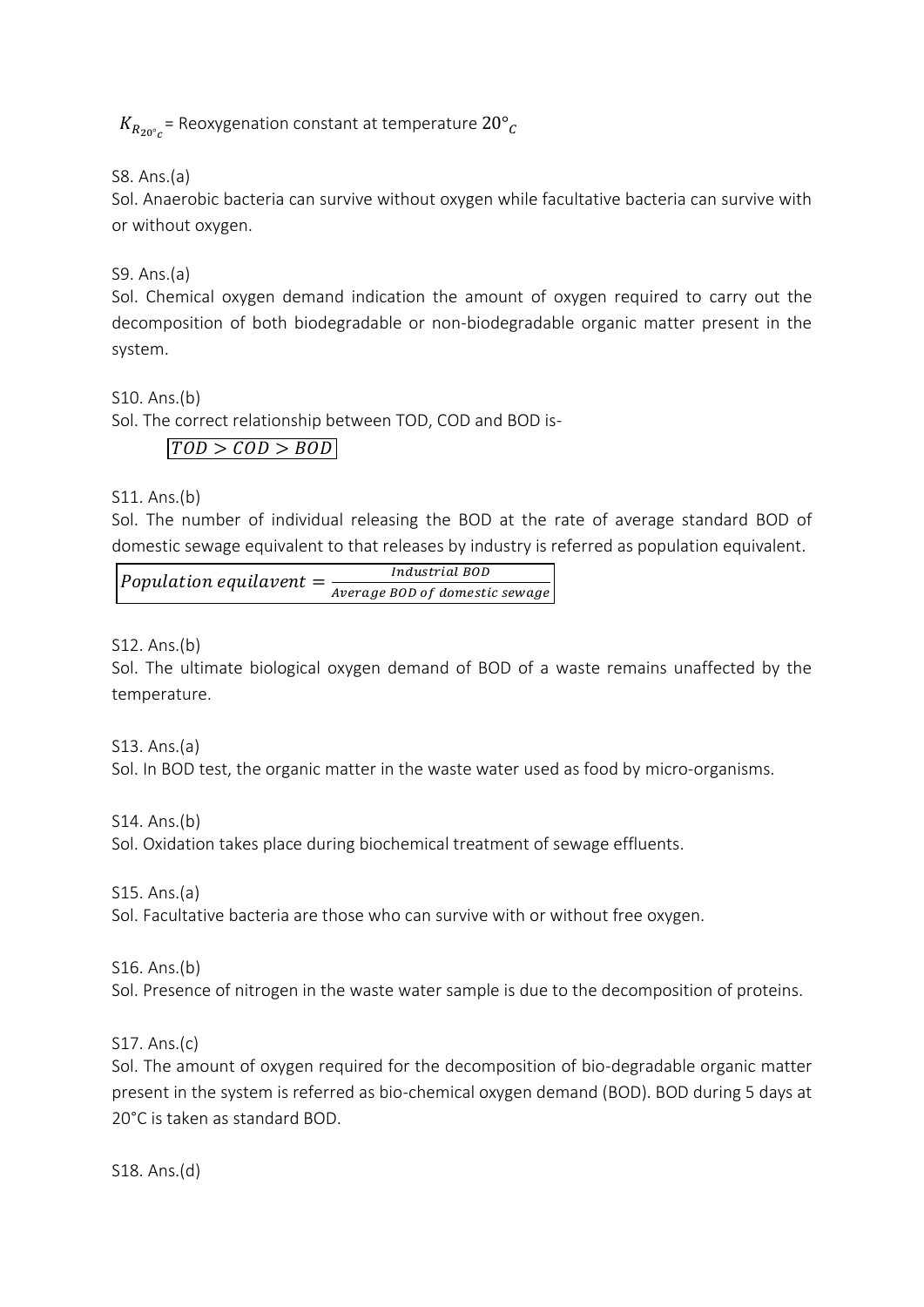Sol. The 5day BOD is approximately  $\frac{2}{3}$  or 68% of ultimate BOD.

S19. Ans.(b)

|  | Sol. <i>Population equivalent</i> = | Industrial BOD                 |  |
|--|-------------------------------------|--------------------------------|--|
|  |                                     | Average BOD of domestic sewage |  |

S20. Ans.(a)

Sol. Given,

5-day BOD at 20°C of industrial sewage = 800 kg =  $8\times10^{5}$  gm 5-day DOD at 20°C of per capita per day = 80 gm. Population equivalent =?

Population equivalent  $=\frac{IndustrialBOD}{A}$ Average BOD of domestic sewage

 $=\frac{8\times10^{5}}{80}$ 80 = 10000

S21. Ans.(d)

Sol. The Bangalore method of composting of solid waste is anaerobic.

S22. Ans.(d)

Sol. Reusable wastewater from residential, commercial and industrial bathroom sinks, bath tub shower drains and clothes washing equipment drains, is known as grey water.

S23. Ans.(b)

Sol. The disposal of screen is done by incineration. In this method waste is disposed by subjecting to the action of heat.

S24. Ans.(b)

Sol. The Indore method of composting of solid waste is aerobic process and it takes four months to complete the process.

S25. Ans.(d)

Sol. Sewage contains 99.9% of water and remaining 0.1% of solids particles. The colour of stale and septic sewage is black or dark brown.

S26. Ans.(b)

Sol. Indore method is the aerobic method of composting of solid waste.

S27. Ans.(a) Sol.

S28. Ans.(c)

Sol. The process of mixing the sewage with large volume of water to keep in aerobic condition is known as dilution.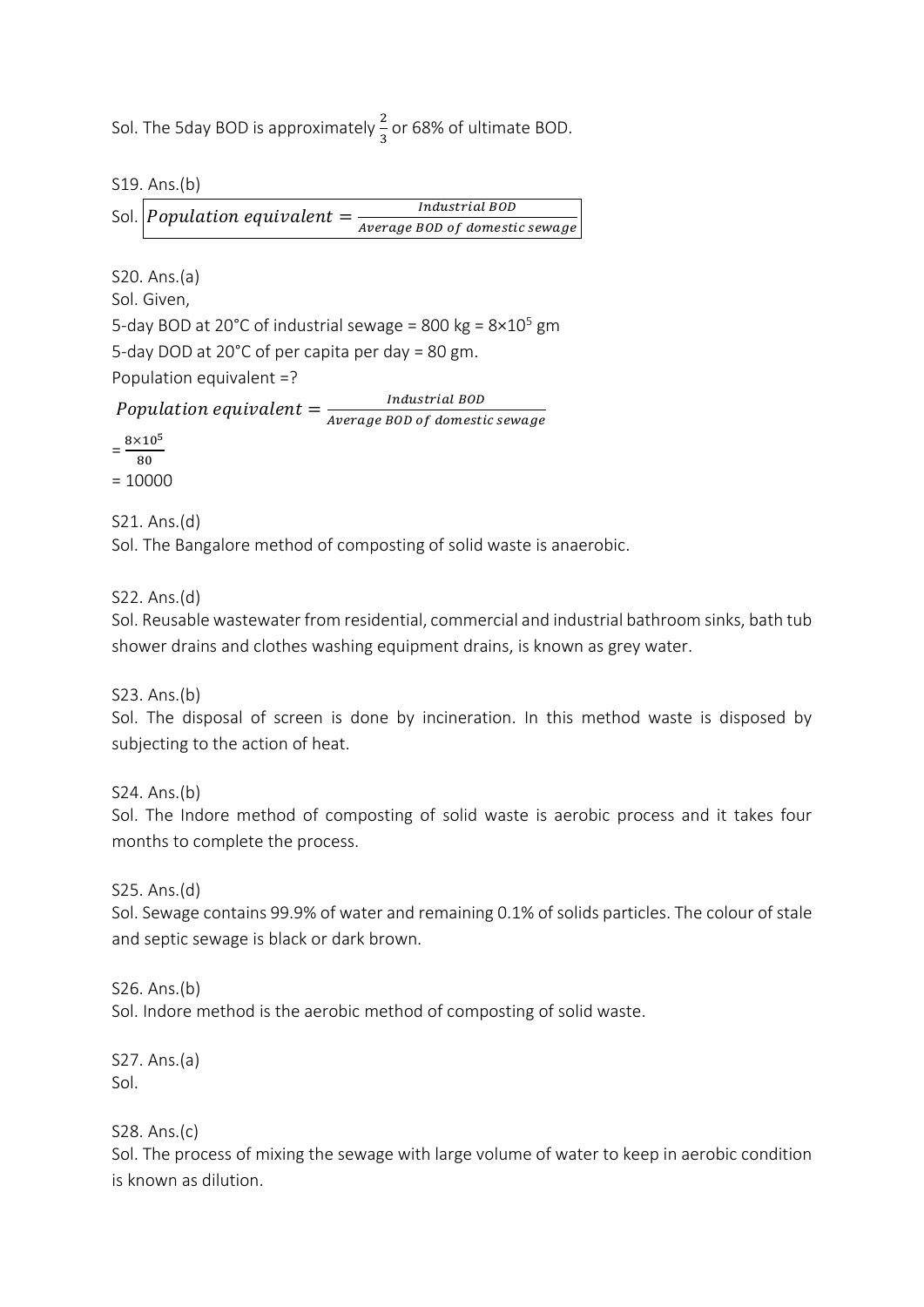S29. Ans.(d)

Sol. Pyrolysis is the thermal process of degradation of organic material in the absence of oxygen. This is most efficient method to conserve energy in the form of oil and gases.

S30. Ans.(d)

Sol. discharge from washing places like household sinks, showers and baths is termed as sullage.

S31. Ans.(b)

Sol. composting method of disposal of solid waste is ecologically accepted method.

S32. Ans.(b)

Sol. Disposal of sewage in large cities is done by dilution. In this method sewage mixes with large volume of water to keep in aerobic condition.

S33. Ans.(b)

Sol. The characteristics of fresh and septic sewage are Alkaline and acidic respectively.

## S34. Ans.(b)

Sol. There are four zones are formed when waste water is disposed off into a running stream

- (i) Zone of degradation
- (ii) Zone of active decomposition
- (iii) Zone of recovery
- (iv) Zone of clear water

In zone of active decomposition water is more dark and more turbid and dissolved oxygen may goes up to zero.

S35. Ans.(b)

Sol. Sewage sickness is a phenomenon in which stoppage of free circulation of air due to clogging of soil pores.

S36. Ans.(a)

Sol. IAQ means indoor air quality. It gives the information about quality of air around buildings and structures.

S37. Ans.(a)

Sol. as per environmental protection ACT, 1986, the noise level for different zones are following

| 7one        | Day  | Night |
|-------------|------|-------|
|             |      |       |
| Industrial  | 75dB | 70dB  |
| Commercial  | 65dB | 55dB  |
| Residential | 55dB | 45dB  |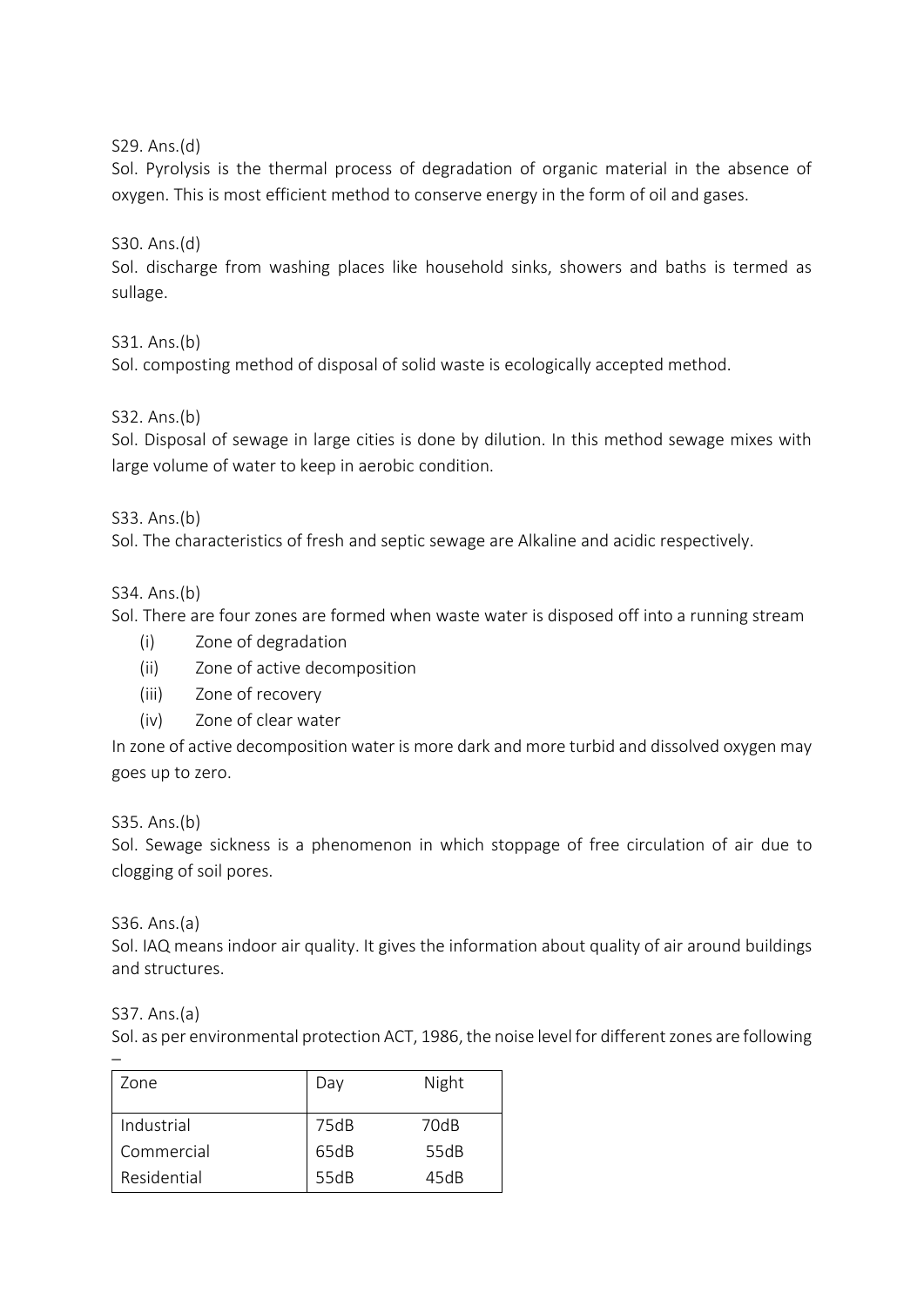| Silence | 50dR | 104D |
|---------|------|------|
|         |      |      |

S38. Ans.(c)

Sol. Looping plume occurs in super adiabatic condition in which Environmental lapse rate is greater than adiabatic lapse rate.

S39. Ans.(b)

Sol. the rain is called as acid rain, when its pH is less than 4.5. then main cause of acid rain is Sulphur oxides (SO<sub>x</sub>) and Nitrogen oxides (NO<sub>x</sub>).

S40. Ans.(b)

Sol. Chlorofluorocarbons or ferons are the main pollutant which is responsible for the depletion of ozone layer.

S41. Ans.(c)

Sol. Plume is defined as the path taken by continuous discharge of gaseous effluents emitted from a chimney or stock.

S42. Ans.(a)

Sol. Primary pollutants-

- (i) Sulphur dioxide  $(SO_2)$
- (ii) Nitrogen oxide  $(NO)$  &  $(NO<sub>2</sub>)$
- (iii) Carbon mono oxide (CO)
- (iv) Lead (pb)
- (v) Hydrocarbon
- (vi) Radio active substance

Secondary pollutants -

- (i)  $H_2SO_4$
- (ii) Ozone  $(O_3)$
- (iii) Formaldehydes
- (iv) Peroxyacetyl nitrate (PAN)

S43. Ans.(c)

Sol.

| ---       |                         |  |
|-----------|-------------------------|--|
| PSI value | Level of health concern |  |
| $0 - 50$  | Good                    |  |
| 51-100    | Moderate                |  |
| 101-200   | Unhealthy               |  |
| 201-300   | Unhealthy               |  |
| $301 +$   | Hazardous               |  |
|           |                         |  |

S44. Ans.(b)

Sol. the main cause of acid rain is Sulphur oxides  $(SO_\chi)$  and Nitrogen oxides  $(NO_\chi).$